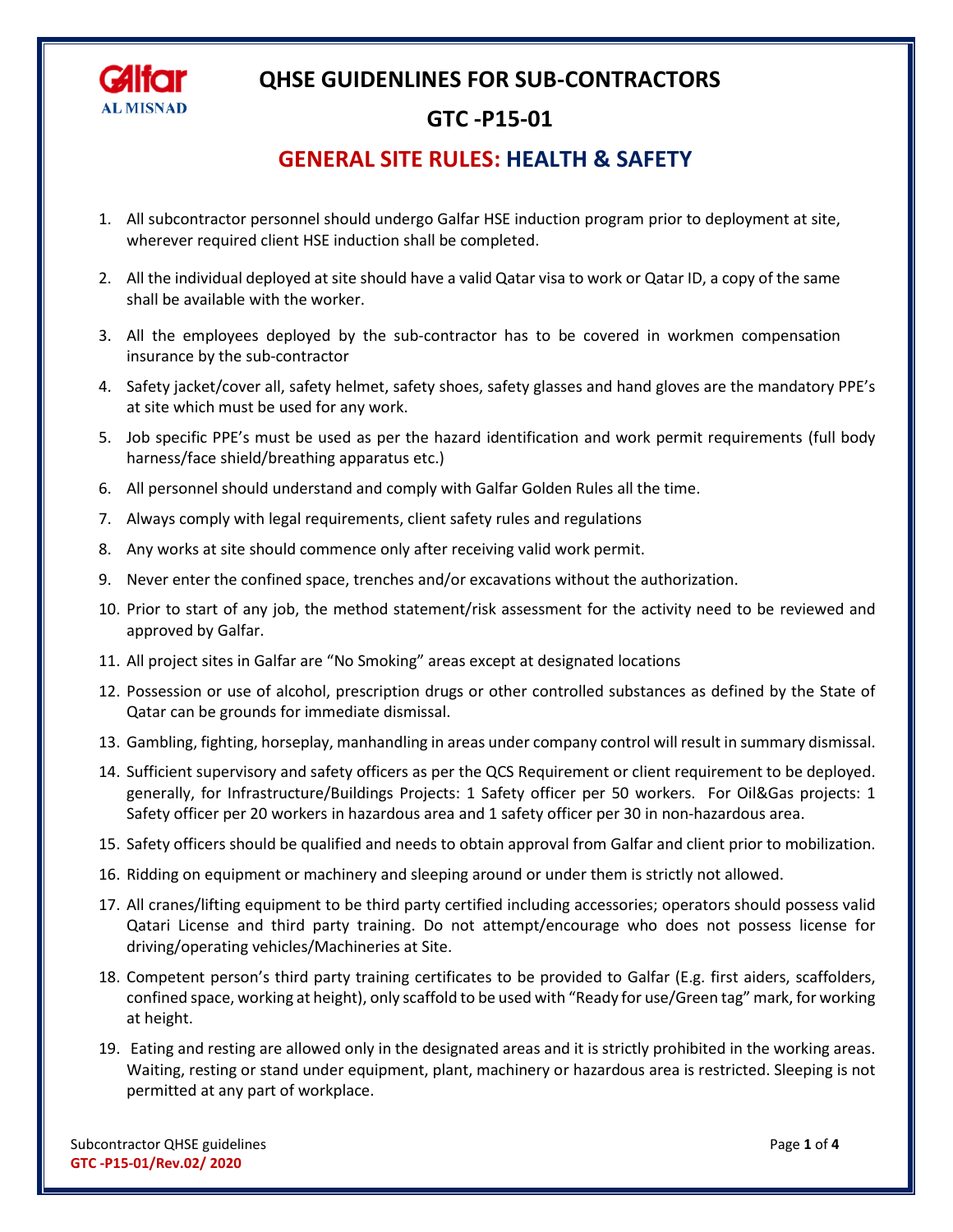

#### **GTC -P15-01**

- 20. Workers should carry the individual water thermos/bottles.
- 21. Food should be carried in the hygienic food containers. Carrying food in the plastic bags are not allowed.
- 22. Operating any vehicle at speed exceeding the designated limit is not allowed. All personnel inside the moving vehicles must wear seat belt.
- 23. Always follow the signage displayed at workplace
- 24. Work personnel should have basic knowledge and experience on their job. All personnel should attend tool box talk briefing prior to start work at site.
- 25. Personnel who are engaged in handling hazardous material/chemical should be trained on it as mentioned in the MSDS.
- 26. Proper material stacking techniques shall be followed. Materials never be stored at emergency exits, Floor edges, rear to the doors and access.
- 27. Know the location of emergency exits, evacuation routes, and emergency assembly points in work area. Participate in all trainings and emergency drills.
- 28. Participate in HSE inspections/ walkthrough as needed & take actions on all observations.
- 29. Report any HSE related incidents to Galfar HSE team/ focal point.
- 30. Submit weekly/monthly HSE performance reports as required to Galfar.
- 31. Only authorized scaffolder shall do the scaffolding erecting and modification. Completed scaffold shall be inspected by the competent scaffolding inspector.
- 32. Always use only good condition access equipment (ladders, scaffolding, platform, mobile elevated working platform, etc.). The access equipment should be 'anchored' or secured safely before you use it.
- 33. Follow the color coding requirements for all equipment/power/hand tools.
- 34. Erect and maintain warning notices, signs, signals, lights, protective guards, enclosures, platforms, barricades and other devices as necessary to adequately protect all personnel on site; including but not limited to employees, other contractors, client personnel and the public.
- 35. Do not override any safety devices/equipment/barriers without authorization.
- 36. If there is any doubt regarding a job procedure or the safety involved, STOP and ask an immediate supervisor/responsible person before proceeding with the task.
- 37. Before carry out any work, personnel should always check around the work site. Look for any hazards, make sure enough space to work in, be aware of the location of any emergency equipment and be familiar with its use.
- 38. When working anywhere near power lines use extreme caution and ensure all written practical procedures are followed.
- 39. Use of mobile telephones on site is not permitted without prior notification and/or approval of a supervisor. Non-intrinsically safe phone shall not be taken into oil or gas plant/process areas.
- 40. Never operate an energy isolation device that is locked and/or tagged out. Never remove a lock and/or tag from an energy isolation device without authorization from the responsible person.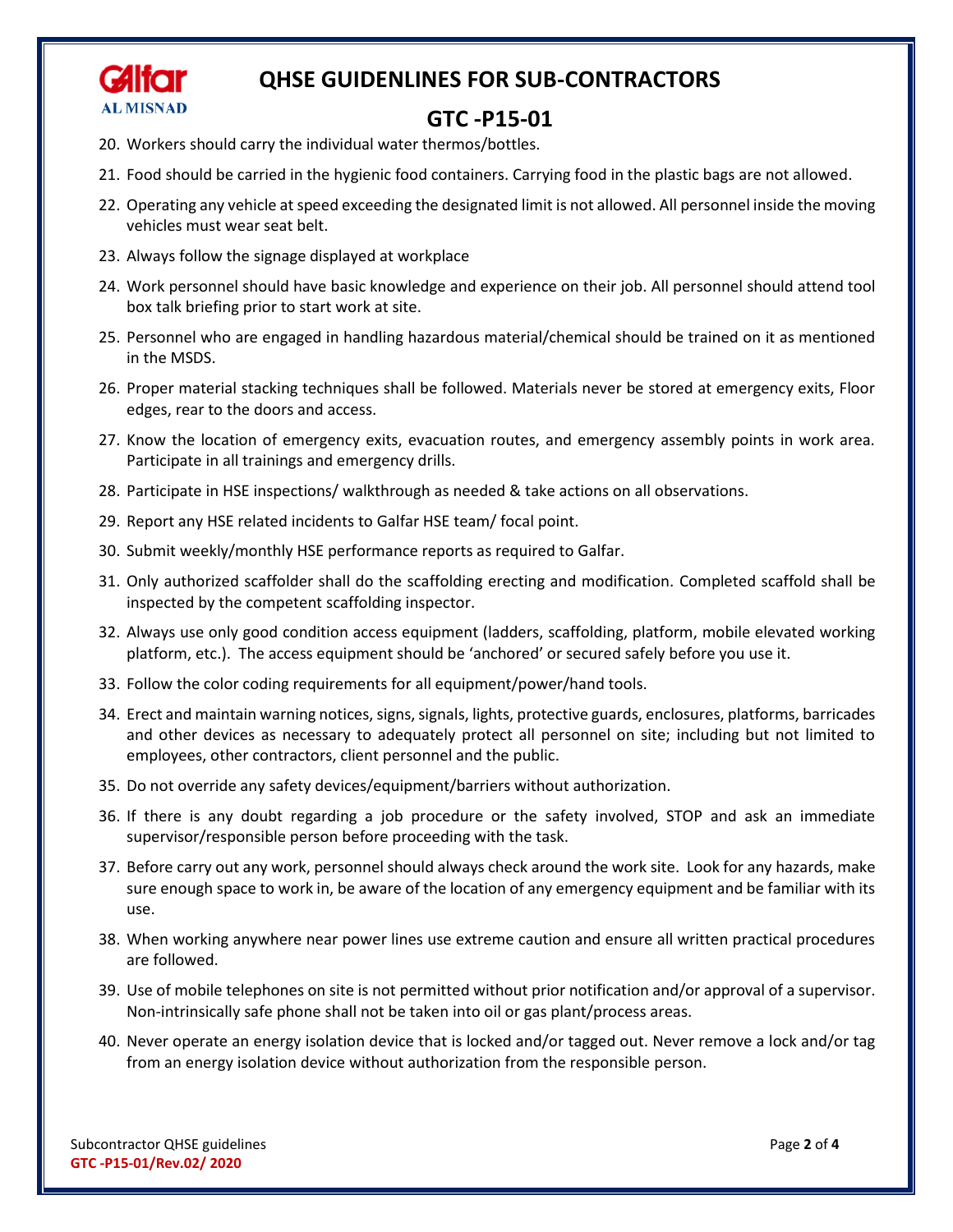

### **GTC -P15-01**

- 41. Ensure that all equipment and plant are serviced and maintained in accordance with manufactures recommendation.
- 42. Galfar has the rights to remove any of the sub-contractor's employee from the site for not following the company's QHSE guidelines. It is the responsibility of the sub-contractor to provide the replacement for the removed personnel.

# **GENERAL SITE RULES: ENVIRONMENT**

- 1. Always maintain the work place and surrounding area clean, clear and tidy. Do not leave rubbish lying around site. Use only designated lavatory at site.
- 2. Ensure valid licenses to execute works such as., environment permits, approvals etc., if needed.
- 3. Always maintain the workplace and surrounding area clean, clear and tidy. Do not leave rubbish lying around site. Use only designated lavatory at site.
- 4. Everyone should take reasonable care to prevent pollution and wastes. All site personnel should be keen to promote for reduce, re-use and recycle principles whenever possible.
- 5. Wasting of energy should be prevented by effective utilization.
- 6. All food wastages to be disposed through appropriate waste containers which are placed at designated locations.
- 7. Ensure adequate lighting is provided for construction activities at site.
- 8. Ensure that dust generated materials transported to and from site are covered by tarpaulin/mess.
- 9. Where required to prevent dust arising, spray water on ground or cover with mess/tarpaulin.
- 10. Store, handle and dispose all hazardous materials according to material safety data sheet (MSDS).
- 11. Make sure chemical and fuels storage areas provided with drip trays/ secondary containments.
- 12. Clean up any spills properly and dispose of the waste in accordance with local regulations.
- 13. Equipment maintenance and portable equipment operations must be performed in an impermeable surface to prevent polluting the soil with drip trays or buckets provided, as necessary.
- 14. Ensure different types of wastes are segregated and disposed as per the client / legal requirements, records should be submitted to Galfar on a monthly basis.

### **GENERAL SITE RULES: QUALITY**

- 1. Subcontractor shall strictly abide by all the applicable laws and regulations, statutory requirements as applicable in the state of Qatar.
- 2. Subcontractor shall strictly abide by all QHSE regulations & IMS procedures of Galfar Al Misnad and our Client during the performance of services under this subcontract order.

Subcontractor QHSE guidelines Page **3** of **4 GTC -P15-01/Rev.02/ 2020**